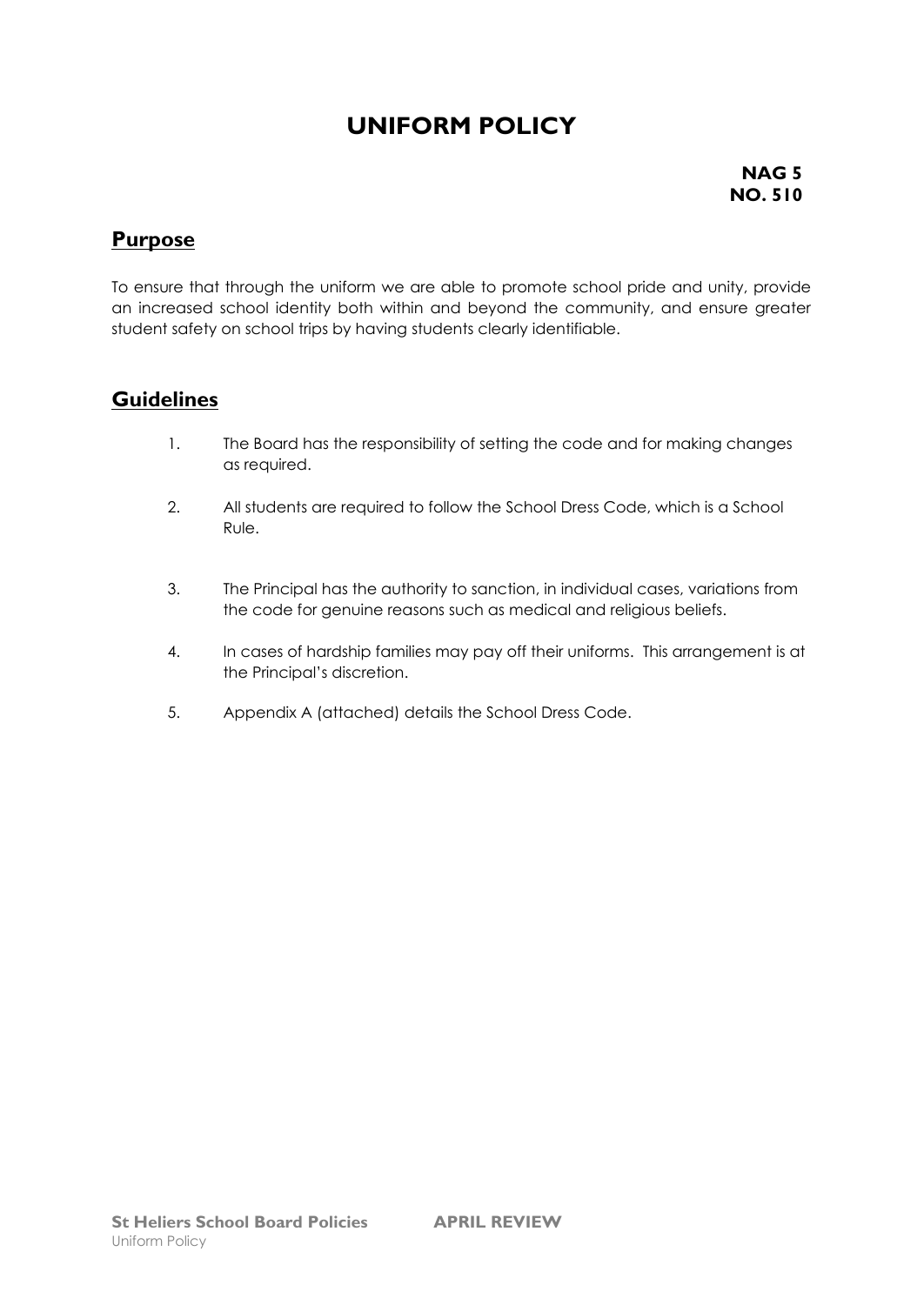## **Appendix A**

## **St Heliers School Dress Code**

#### **Clothing**

| <b>GIRLS</b>                                             | <b>BOYS</b>                                          |
|----------------------------------------------------------|------------------------------------------------------|
| Midnight blue culottes, skirt or shorts                  | Midnight blue shorts                                 |
| Light blue blouse with school name                       | Light blue shirt with school name                    |
| Navy blue & maroon striped jersey with logo              | Navy blue & maroon striped jersey with<br>logo       |
| Maroon & navy blue jacket with logo (optional)           | Maroon & navy blue jacket with logo<br>(optional)    |
| Navy blue bucket hat, slouch hat or cap with<br>logo     | Navy blue bucket hat, slouch hat or cap<br>with logo |
| Navy blue & maroon striped socks or white<br>ankle socks | Navy blue & maroon striped socks                     |

#### **Footwear**

| <b>GIRLS</b>                                                                 | <b>BOYS</b>                              |
|------------------------------------------------------------------------------|------------------------------------------|
| Summer (Terms 1 & 4)                                                         | Summer (Terms 1 & 4)                     |
| Black Roman type sandals, or                                                 | Black Roman type sandals, or             |
| Black winter shoes with either school socks or<br>white ankle socks          | Black winter shoes and school socks      |
| Winter (Terms 2 & 3)                                                         | Winter (Terms 2 & 3)                     |
| Black lace-up school shoes, or                                               | Black lace-up school shoes, or           |
| Black school shoes with Velcro fastening                                     | Black school shoes with Velcro fastening |
| Navy blue & maroon striped socks or white<br>ankle socks or navy blue tights | Navy blue & maroon striped socks         |

#### **Hair**

Hair ties, ribbons, clips and hair-bands are to be in plain colours (navy, light blue, maroon) in keeping with the school colours. For safety reasons, hair is to be securely tied back if it is shoulder length or longer.

#### **Footwear**

Footwear will be worn when entering or leaving the school. Shoes and sandals must be cleaned regularly.

#### **Socks**

Socks are to be kept up when entering or leaving the school and at school assemblies.

#### **Hats**

It is not compulsory to wear the school hat to and from school, but the school hat must be worn during playtimes, lunchtimes and sport times from Labour Day (approximately week 4 of Term 4) until the end of Term 1.